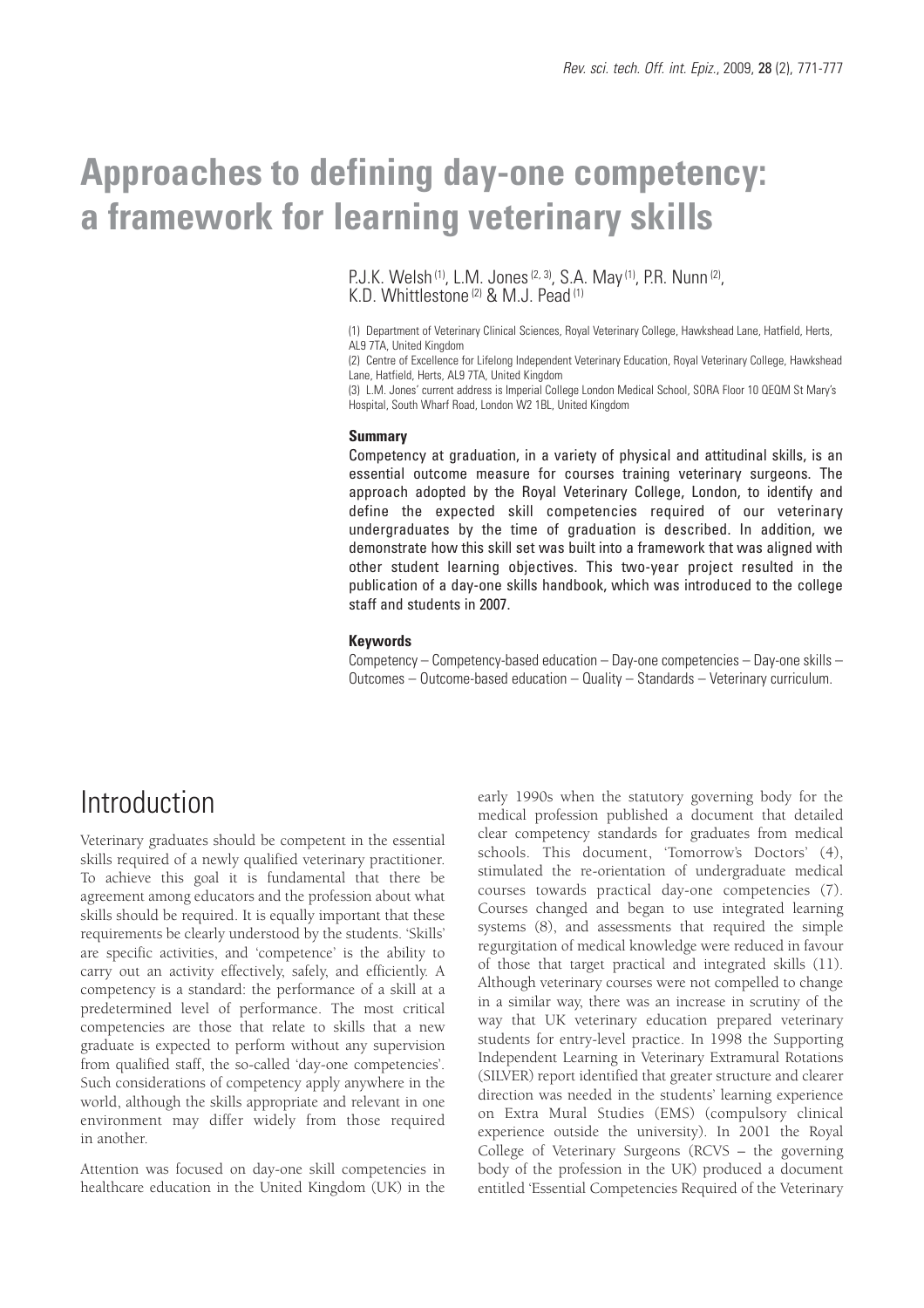Surgeon' (9). This list of day-one skills addressed the basic competencies required of a new veterinary graduate, from the professional point of view. Many of these competencies are also reflected in the veterinary sciences benchmarking document that details the nature of veterinary degrees in the UK (published by the Quality Assurance Agency for Higher Education [QAA]).

There are significant advantages to incorporating accurately defined day-one competency outcomes in a veterinary curriculum. Once the minimum competencies have been defined, these outcomes can be used to inform the design and management of the undergraduate veterinary curriculum (3). Providing students, staff, and the profession with explicit statements on the competencies required, enables all stakeholders to work towards the common goal of ensuring these skills are delivered through the teaching and training process. Defined practice-oriented goals give students a tool by which they may take a more active approach to ensuring that they acquire these competencies and can play an essential part in their training to become lifelong independent learners. The RCVS Essential Competencies were deliberately broadly framed to be applicable across the UK veterinary schools, allowing them to adapt their learning outcomes to the needs and expectations of the individual veterinary school and specialism. However, such broadly framed competency standards give rise to some difficulties when they are used in curriculum implementation. The lack of specificity makes it difficult for students to recognise skill elements and relate them to other areas of their learning, and allows a wide range of opinions about the relative importance of individual skills, and the level of competence required, among staff supervising the students.

To combat these difficulties, and improve day-one competencies as a learning tool, the Royal Veterinary College (RVC) decided to develop its own day-one skills framework. We had the additional incentive that we were concurrently developing a veterinary Clinical Skills Centre (CSC) as a novel learning environment, and introducing the use of Objective Structured Clinical Examinations (OSCEs) to evaluate our students' practical skills. Both of these developments required clear outcomes in order to provide the best additions to the learning experience of our students, and we hoped the day-one skills framework would fulfil that role. Additionally we hoped that the framework would provide outcomes as a focus for integration in a strategic curriculum review.

## **Methods**

The principal author was the nucleus of the study and was funded by a National Teaching Fellowship Scheme award made to co-author Prof. May. Additional support was

provided by senior academic staff of the RVC and educational staff from the RVC's Centre for Excellence in Teaching and Learning (CETL). The objective of the project was to produce a defined and agreed list of day-one skills in a format that students and staff would find easy to use as a learning tool.

The project stages were:

– development of a provisional RVC day-one skills list by collating the existing UK benchmark documents on dayone competencies and subdividing broadly framed skills into more specific, unambiguous, competency targets

– review of this provisional list by subject experts

– the survey of a cross-section of veterinary opinion on the importance of each skill at the day-one level

– collation and review of the results of the survey to produce a final list of day-one skills

– production of a day-one skills handbook available electronically and in hard copy.

### **Stage 1**

The RCVS Essential Competencies Statements and UK veterinary undergraduate 'subject benchmark statements' (published by QAA) were used as the basis for the development of an RVC day-one skills list. Each RCVS competency statement was mapped to its equivalent QAA benchmark statement. Every RCVS and QAA competency outcome was then broken down into some associated individual skill elements. For example, from the RCVS essential competence 'perform a complete clinical examination' and the QAA equivalent 'perform a thorough clinical examination including non-specialist examination of all major body systems' came 48 specific skill elements, including 'recognise common breeds of animals', 'score body condition' and 'recognise presence of key notifiable disease and take necessary action immediately'. This provisional list of potentially relevant skills was then arranged into subject groupings based on the original subject groupings in the RCVS and QAA documents. Some additional groupings such as a section on health and safety and a section on husbandry skills were added where no equivalent RCVS or QAA equivalent existed.

### **Stage 2**

The provisional list was reviewed with appropriate academic and clinical experts in subject-specific groups. One-to-one interviews were set up between the primary author and subject experts, lecturers, module leaders and clinicians within the College. The approximate interview time was 30 to 45 minutes. Each interviewee was asked to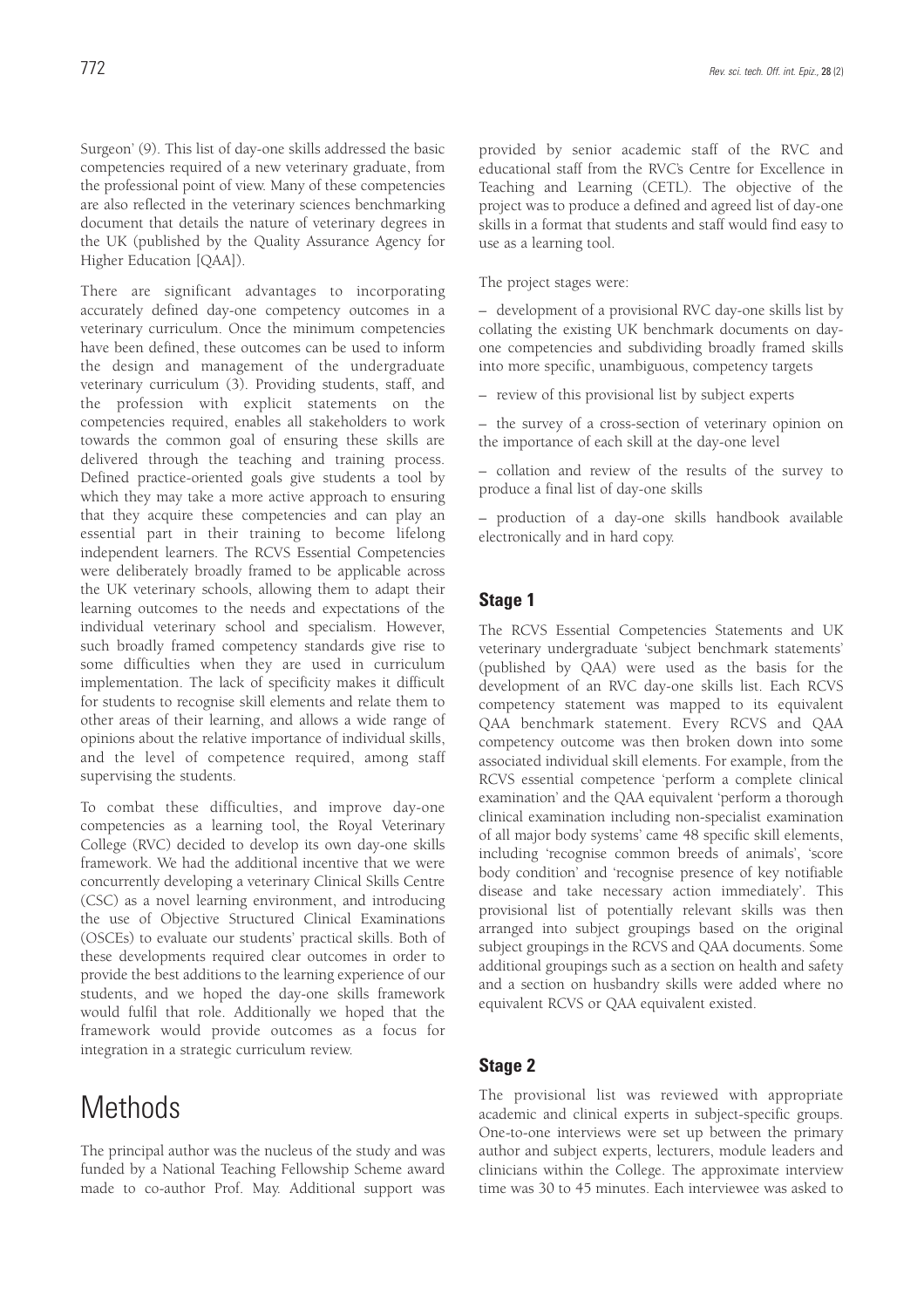consider what a new graduate should be competent to do unsupervised, within their area of specialism. To provide focus for the discussion, interviewees were shown the list containing the RCVS and QAA outcomes, and any items already provided on the associated RVC provisional list. Specifically, interviewees were asked to identify those skills on the list which they agreed were essential day-one skills, any significant gaps, inappropriate inclusions and alternative suggestions of wording. They were also asked to provide clarification of any differences for particular species variations. For example, the skill 'perform ovariohysterectomy in a cat' might be considered an appropriate day-one skill whereas 'perform ovariohysterectomy in a bitch' might not be. These interviews resulted in an amended provisional skill list based on the cumulative opinions of the staff consulted.

#### **Stage 3**

A wider input into the provisional skill list was solicited by obtaining a cross-section of veterinary opinion through a questionnaire survey. In the survey the skills were listed against five species categories: equine, farm animal, cat and dog, small mammals, and exotics. The survey was distributed to 100 veterinary surgeons on the RVC staff. A covering letter providing background information about the reasons for the survey and instructions on how to complete the form was included. It was explained that the results of the survey would be used to provide a day-one competency framework. The survey asked respondents to identify the skills which they considered to be an essential day-one skill and in which species of animal. The survey included a range of skills, some of which we believed everyone would consider to be day-one skills, others which we thought were more debatable and a further group which we anticipated respondents would not consider to be day-one skills. We included these 64 additional 'distractor' skills to encourage our respondents to identify a dividing line between day-one skills and more advanced skills. This group was drawn from competencies identified in the RCVS documentation as competencies to be acquired in the first year after graduation. We also asked respondents to identify and add any skill/s which they felt were essential day-one competencies but which had not been included on this list. Participants were encouraged to annotate the form to identify any skills which they felt were ambiguous or unnecessary. The questionnaire asked the respondents for additional identifying information such as name, university of clinical qualification, year of qualification, additional qualifications, the percentage of species treated in the first 12 months after graduation and percentage of species treated in the last 12 months. This was included in case a group of respondents linked by one of these elements identified as essential a skill which all the other groups considered unimportant.

### **Stage 4**

The results of the survey were analysed and collated, firstly to identify all those skills for which there was unanimous agreement that the skill should be a day-one skill, and secondly, to identify the skills for which there was not unanimous agreement. Of the skills for which there was not unanimous agreement, those that had been considered not appropriate by five or more respondents were put forward for further discussion, as it was decided, arbitrarily, that five negative responses indicated a significant level of unease about the inclusion of an individual skill at the day-one level. An expert panel of six veterinary surgeons, four RVC senior staff and two external practitioners – whose combined areas of expertise included large animal, small animal, equine, first opinion mixed, and welfare work – further discussed the skills over which the survey had not produced agreement. In most cases a consensus was reached within this group as to the suitability of these skills for inclusion in the final skills list, but in some cases opportunity was allowed for a wider discussion before a final decision was made.

### **Stage 5**

The final list was given to a group of educationalists in the RVC's Lifelong Independent Veterinary Education unit, who devised a coherent, accessible framework and placed the skills within it, using the process described by Mansfield and Mitchell (6). This framework related competencies directly to the undergraduate curriculum.

## **Results**

### **Stages 1 and 2**

The original review and consultation on the pre-existing descriptions of day-one skills produced an amended skill list with 443 skills under 15 topic headings in an 11-page document. This document was the basis of the wider survey.

### **Stage 3**

Of the 102 surveys that were distributed, 30 were completed and returned (a response rate of 29.4%). Seven of these surveys were completed by individuals who had been consulted in the initial consultation. All of the surveys were reviewed for their suitability for inclusion in the processing and any incomplete surveys were discarded. Twenty-eight surveys were analysed. Thirteen out of 28 surveys were returned electronically via email, the rest were completed by hand and returned as a hard copy. The number of 'yes' and 'no' responses for every skill were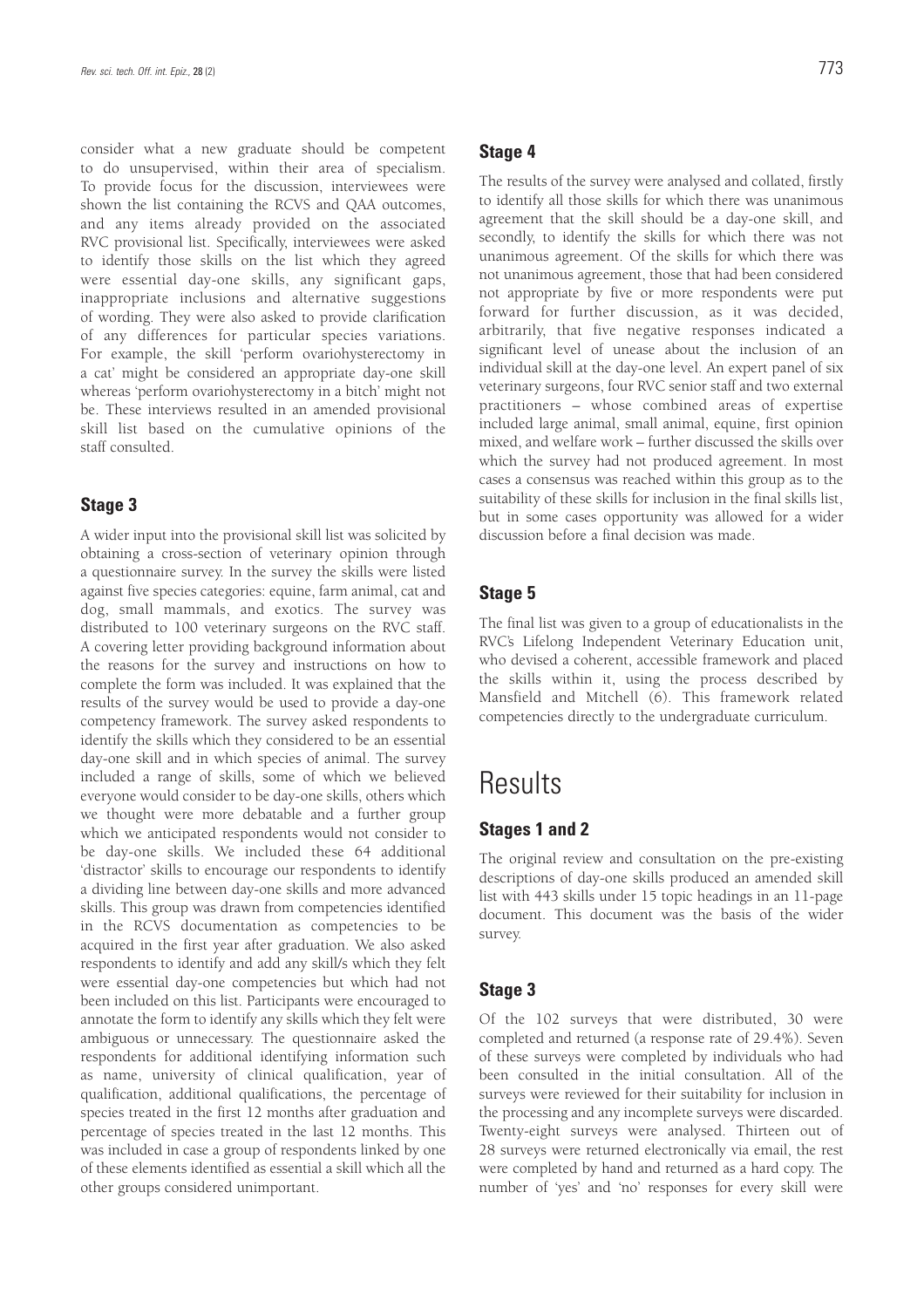tallied and the data entered onto a spreadsheet. Two hundred and twenty-four of the 443 skills had a unanimous 'yes' response. Of the remaining 219 skills, 99 had five or more negative responses as to their suitability, and this group was highlighted for further discussion.

### **Stage 4**

During the review process with the expert panel, 61 of the 99 skills with five or more negative responses were identified as being inappropriate for inclusion in the dayone skills list. Forty-one of these were skills that had been deliberately added as distractor skills in the original survey. The other 20 skills that were rejected were either examples of more complex skills in a subject area, or skills particularly related to one species. Of the remaining 38 skills that were considered appropriate, 23 had been drawn from year-one competencies. Most of these related to the ability to diagnose and treat conditions within specific body or organ systems. The other skills that were included in the list were either professional competencies or those that related to tasks that are commonly carried out by para-veterinary staff in the UK. The panel felt these were truly important and included them despite their rejection by a significant minority of respondents. The panel also highlighted the specification of some skills to particular species in their review. There were some skills which the panel felt were not generic across all species but which should be included nevertheless, e.g. restrain for blood sample collection: jugular, cephalic, tail vein (cows), ear vein (pigs).

### **Stage 5**

The educational team was able to take the final skill list and fit it into a day-one skills competency framework. A number of the skills, particularly those relating to professional practice, were re-worded to make them more accessible to learners before inclusion in the framework. The framework had four key purpose areas: Professional Practice, Evaluation of Animals and their Care, Clinical Decision Making, and Care and Treatment of Animals. Each of these sections was divided into three levels: area of practice, specific requirements, and range. The resultant document was presented in the form of a pocket-sized handbook on wipe-clean, tough paper, so that students could carry it around with them, and have it accessible during clinical rotations, and EMS. The document is also available electronically at www.live.ac.uk/documents/ DOS\_handbook.pdf in a similar format to the booklet. In September 2007 the day-one skills handbook was released to third-year BVetMed students at the start of the clinical years of the veterinary programme. Fourth- and fifth-year students received the document a month later during their clinical rotations, and in February 2008 the handbook was introduced to first-year BVetMed students prior to their first clinical placement in animal husbandry (usually lambing in the Easter holidays of the first year). The use of the handbook is now a standard feature throughout the RVC's BVetMed course.

## **Discussion**

In a similar fashion to much larger initiatives in the medical profession (2, 10), this project successfully produced a defined list of day-one competencies for RVC students within a framework that reflects their learning. The list produced is clearly related to the requirements of a UK graduate, but the process would produce a similar list suitable to courses in other parts of the world.

The initial consideration depended heavily on the preexistence of documents in the UK outlining in broad terms the day-one competency requirements. The collation and rationalisation of these documents into an amended skill list for the survey was not a difficult task, but was lengthy due to the number of consultations required, and definitely needed the focus of a single individual (the primary author) to mastermind the process. Although time consuming, these interviews were deemed to be the most effective approach to obtaining senior clinical staff engagement in the project and therefore promoting their ownership of the product of the project, the day-one skills handbook. Focus groups were a possible alternative but it was thought that there was too high a risk that they would be more time consuming for the clinicians and less likely to result in agreement and ownership. The interviews resulted in an 11-page document listing 443 skills. The list was used to develop a survey that was sent to veterinary practitioners, but the response was poor (29.4%), and the length of the list was undoubtedly partially responsible for this, particularly given the high workload of veterinary practitioners. Another component of the poor response rate was individuals who felt their practice was so specialised they were unable to comment on all species. However, in a large number of replies, the opinions of the complete spread of practitioners on every area would have been valuable and we could have made this clearer in the survey instructions. Despite the low response rate the validity of the survey was supported by the identification of many of the 'distractor' skills as unsuitable. It is also possible that the validity of the survey could be considered suspect as it was sent out to university staff; but it should be taken into account that the whole list was based on the RCVS document that had been the result of a large consultation with non-university veterinary surgeons. Clearly it would be possible to alleviate the problems caused by such a long survey document by decreasing the number of skills that individuals were asked about. In an equivalent document for medical graduates in the UK, the day-one skills are summarised in a single page of text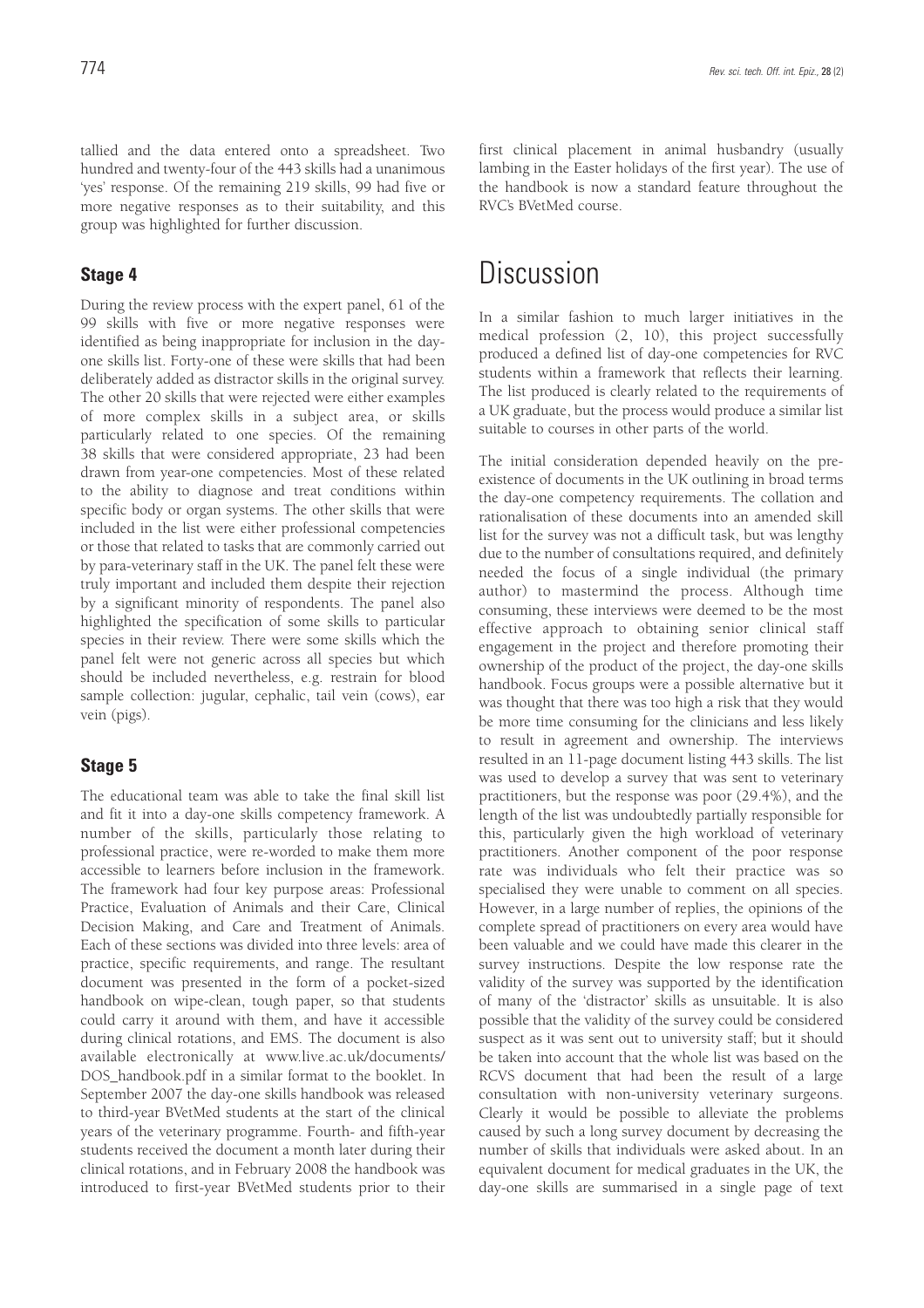because they are much simpler due to the stratification and specialisation of the medical profession. Such simplification does not work for the veterinary profession in the UK, as graduates here require a large range and number of day-one skills. In addition, due to the high degree of competence that is required by most courses across a full range of domestic species, all aspects of professional life need to be represented in a competencies framework, so a consultation needs to balance the views of practitioners from different specialities on all the competencies.

The system of consultation used to develop the initial list of skills and review the survey replies is modelled on the idea of soliciting expert views, summarising them and then allowing a re-consideration before coming to a conclusion. This is considered to be a suitable method for gaining a consensus of expert opinion (2). This was particularly useful in resolving conflicts regarding the weighting of underpinning knowledge versus practical ability, and the level of responsibility expected of a new graduate. With the continuing expansion of information available on all subjects it is not practical or possible to provide all the background knowledge and practical skills in an undergraduate course, so the solution is to define a balance of providing essential underpinning knowledge with the skills to enable students to resource information when they need it. For example, in this process a group of skills relating to diagnosis and treatment of specific organ systems, originally included as distractors, were included in the final day-one framework. This relates to the ambition of the university to teach generic skills in evaluation and clinical decision making, and expect its graduates to be able to apply them. These distractor skills were included, but re-worded to place emphasis on the generic ability to solve problems, rather than the knowledge required for diagnosis and treatment based on pattern recognition. Our ambition was not limited to dealing with clinical problems, but extended to consolidating the importance of evaluation and decisionmaking skills across the whole spectrum of attitudes and behaviour required of a professional.

We considered the form of the output of the study, the dayone skills booklet, to be very important. The design, style of presentation, accessibility of language and framework, and avoidance of jargon is very important if it is to be accessed as a learning tool by students at all stages of the curriculum. In addition, the framework must be able to accommodate future changes to the course, and to the profession, and reflect changes in clinical practice. Clearly we have further work to do in discovering how successful this initiative is as a learning tool, by surveying the students' reaction to it in the future. However, it is centrally linked to our strategy of assuring a definitive level of day-one competency at graduation, and the skills in the document define a list on which the students can expect assessments to be based. The document also needs to be reviewed in response to on-going changes in veterinary practice, and we propose to use the course co-ordinators from the BVetMed course as a focus for this review.

From an educational perspective the day-one competencies are important because they constitute a set of learning outcomes. Outcome-based education has numerous benefits, especially in that it gives teachers and students a clear idea of the priorities in learning (1, 5). Outcome measures that involve the skills that they will need to practise at graduation are particularly valuable to veterinary students who often struggle to relate the weight of scientific learning early in their courses to the end product of veterinary practice. Clearly stated day-one competencies have two-way benefits in this environment: students can see how their underpinning knowledge relates to their future practice, which ultimately strengthens that practice; and their attention is focused on better understanding basic principles because they can understand their long-term importance. However, the competencies need to be quite specific so that students can clearly chart blocks of achievement as they go through the course.

Broad learning outcomes for day-one skills are the easiest targets for the professional body to delineate, because they relate to the ability to handle the individual cases or health problems that veterinary surgeons have to deal with. However, these broad outcomes are frequently composed of numerous component skills. It is important that students have the component skills defined for them, so that they can maximise the opportunities to practise them and relate their accumulation of component skills to competency in the broader areas of solving animal health problems, whether on an individual or herd basis. This project produced a framework for day-one skills that relates most specifically to practice in the UK or Northern Europe and it is clear that there would be some very different components to such a framework in other parts of the world. However, given students' attraction to and engagement with practical skill frameworks it seems reasonable to think that the veterinarians' role in health care could be improved by adopting competency targets in as many veterinary courses as possible. Perhaps the most important part of any competency framework in this respect is the transferable attributes of reflective practice and lifelong learning, which promote the ability of the individual to recognise the priorities for animal health and their own need for competency in the areas specific to their practice.

In the series of papers in this volume there is clear direction as to how to improve public health education in all veterinary schools. How is this to be achieved? This current paper would suggest that the skills and knowledge for global public health should be incorporated into the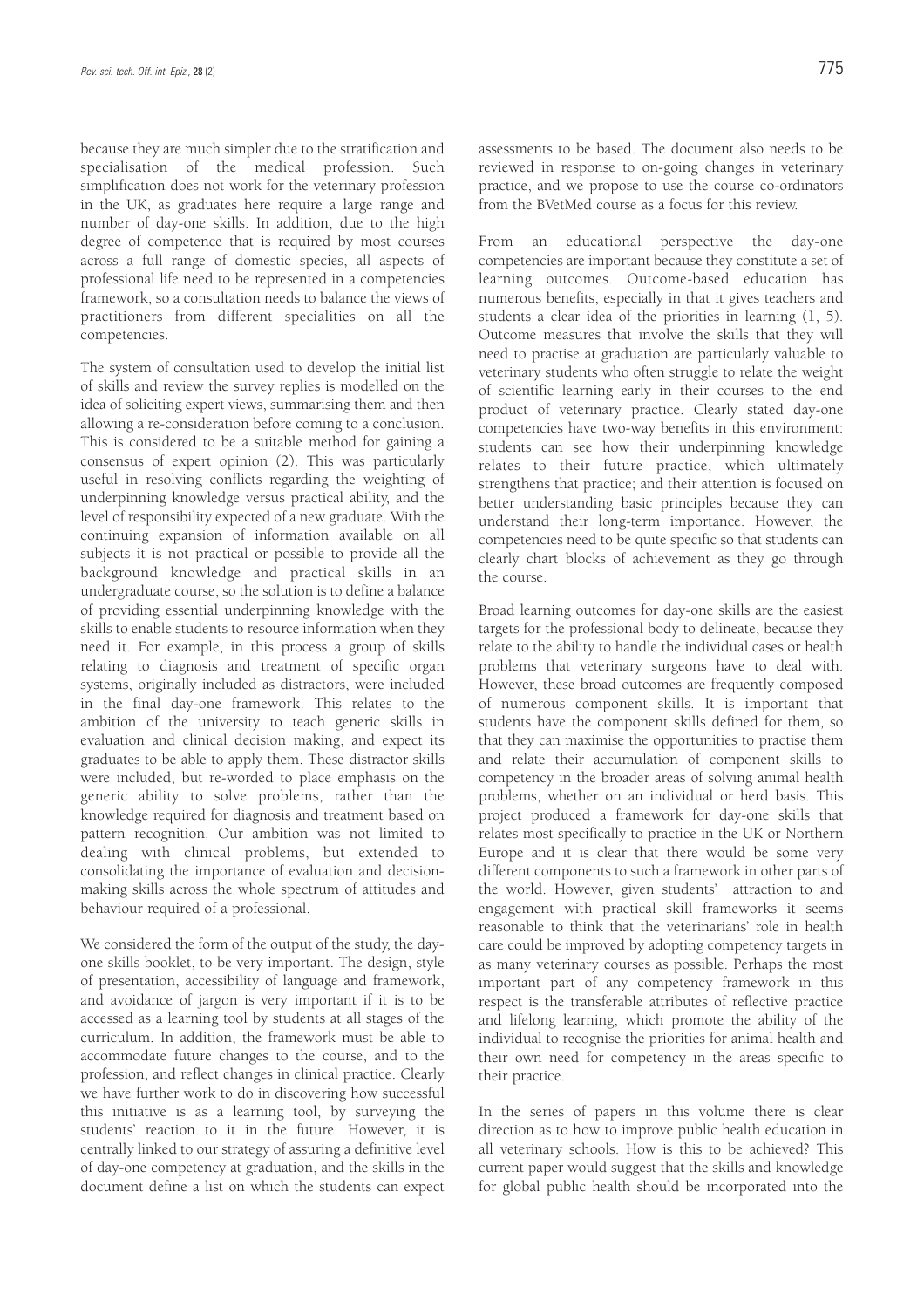day-one skills handbook as a guideline to the overall competencies that all veterinary students should possess at the time of their graduation. This then needs to be adopted by the school's faculty AND the programme should contain both the training opportunities essential to achieve these competencies AND an assessment that demonstrates whether or not these skills have been attained. It is this type of directive that will probably be the most effective means of ensuring that such education occurs. To reemphasise, there are clearly significant advantages to incorporating accurately defined day-one competency outcomes in a veterinary curriculum. Once the minimum competencies have been defined, these outcomes then become the base to inform, design and manage the undergraduate veterinary curriculum. Explicit statements on the competencies required enable all stakeholders, and

particularly students, to work towards the common goal of ensuring these skills are achieved through the teaching and training process.

### Acknowledgements

Our thanks are given to all the RVC staff who took part in the original day-one skill discussions, and who contributed to the success and implementation of the day-one skills project. Thanks also to Mr Paul Walden and Ms Alison Price for their contributions on the expert panel and appreciation is extended to Mrs Anna Wilson and Mr Murry Welsh for their critical comment and support in the writing of this manuscript.

#### $\mathbf{r}$

## **Comment déterminer ce que doivent être les compétences au premier jour : un cadre pour acquérir les compétences vétérinaires**

P.J.K. Welsh, L.M. Jones, S.A. May, P.R. Nunn, K.D. Whittlestone & M.J. Pead

#### **Résumé**

La capacité des étudiants à maîtriser un certain nombre de savoir-faire physiques et de savoir-être au moment du diplôme est un aspect important de la formation initiale des vétérinaires praticiens. Les auteurs décrivent une initiative du Royal Veterinary College de Londres visant à déterminer et à définir les compétences dont doivent pouvoir faire preuve les étudiants en médecine vétérinaire au moment du diplôme. Cet ensemble de compétences a été incorporé dans un cadre plus vaste qui tient compte d'un grand nombre d'objectifs d'apprentissage. À l'issue de ce projet, qui a duré deux ans, un manuel des compétences au premier jour a été publié et distribué aux enseignants et étudiants en 2007.

#### **Mots-clés**

Apprentissage basé sur les compétences – Apprentissage basé sur les résultats – Compétence – Compétences au premier jour – Norme – Programme d'enseignement vétérinaire – Qualité – Résultat – Savoir-faire au premier jour.п